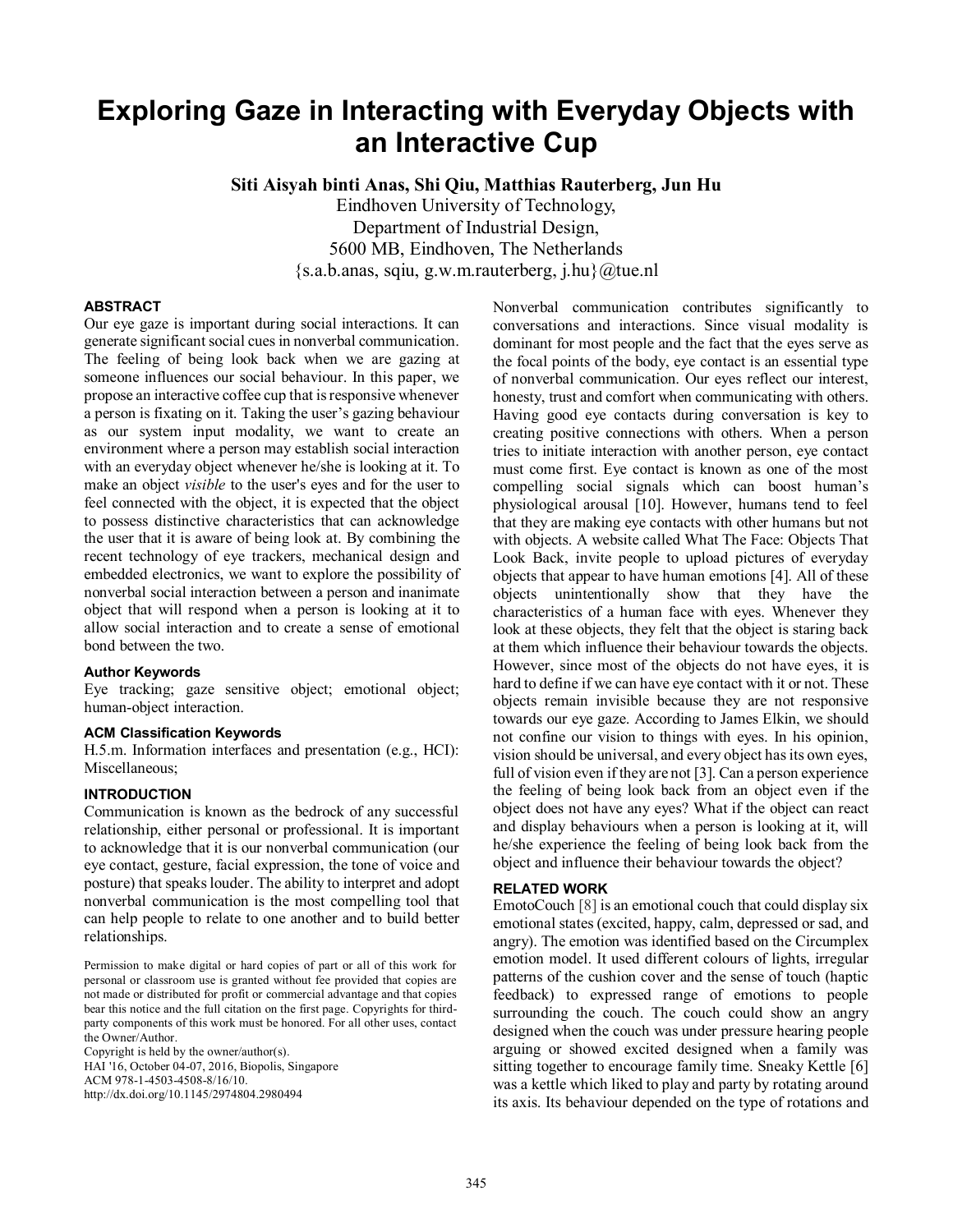the timing. The kettle knew that it was there to boiled water and not to have fun. However, it will sneakily start to move when there was no human presence. This kettle became more daring and braved enough to move, once it gets to know the user. The user may found this behaviour appealing for a moment but became bothered with it which make the kettle started to isolate itself and just moved when nobody was around. The user felt that this product had a soul. Emotional Objects [7] focused on three modified everyday objects with the purpose to effectively point out their dynamic connection with heat. A tea cup that vibrated when the tea was getting cold, a metal chair uncovered its desired to be warm and comfortable when people sitting in it and a pan with a handle became difficult to hold when it is excessively hot, making it impossible to touch using our bared hand. These unique characteristics allowed these object to promote meaningful interactions with their users by changing their normal state towards surrounding environment which could create an emotional bond between object and the user.

#### **MOTIVATION**

This research is motivated to create opportunities for social interaction between a person and an object by utilising the user's eye gaze in the physical world. Previous studies related to gaze interaction were mostly confined to the digital or virtual environment whether as an input modality to interact with an object while playing video games [9] or to point or select an object in human-computer interaction [5]. In this research, an eye tracker is used to detect user's gaze and to help the object to understand how it should react based on the gaze data it has retrieved from the eye tracker. By applying simple mechanical behaviours, we intend to design the object to have its personality traits. Will the user aware that their gaze is making the object react? If the user can realise the characteristic shown by the objects, will the objects affect the user's emotions? Does this experience create an emotional bond between object and the user?

## **INTERACTIVE COFFEE CUP**

#### **Coffee Cup with Dynamic Behaviour towards Human Gaze**

We might not have notice that objects do express emotional response when we look at it based on the shape, colour or size [2] but these characteristics are fixed and unchangeable. That is why it is often the case that people are not entirely aware of it. Whether we realise it or not, these objects are communicating to us openly, actively or indirectly, but we were hoping to have a real interaction with them [1].

A coffee cup is the first everyday object chosen for this research because it is a common object we use in our daily life. Since people are already familiar with the cup, we do not have to introduce the function and how to use the cup. Normally, when we arrive at our workplace, the first thing that we do is to have a cup of coffee to start the day. Then, we place the cup within our eyesight. If we want to take another sip of coffee, we look at the cup, pick it up and take another sip. It is a one-sided behaviour between a person and the object. However, what if we implement the coffee cup with dynamic behaviour that can show movements to express its emotional state, the experience of using the cup can be new and different. A cup that can move up to indicate "are you looking at me?" when the user looks at it, or it will go back to its initial state as shown in Figure 1 if the user turns his/her gaze around and focus on the other things around.

If the user maintains his/her gaze at the cup after it moves up, it will turn itself around and make sure the handle of the cup is pointing towards the user to offer "would you like to have



**Figure 1. Coffee cup acknowledging the user with the presence of the gaze by moving up and back to its initial state.**

a cup of coffee?" as shown in Figure 2.

The cup itself can express its shyness when the user staring at it for a longer time or it might try to distract the user by



**Figure 2. Coffee cup offering the user a cup of coffee to initiate social behaviour.**

doing something naughty or ridiculous just to grab the attention so that they can develop visual contact between the two.

#### **Prototype**

Figure 3 shows the exploded view of the prototype for the interactive coffee cup. The coffee cup and the cup holder itself were modelled using Rhino3D and fabricated in the Ultimaker 3D printer. The cup holder has a slot to hold the handle. This slot is necessary for the user to know which suitable position to place the coffee cup back after they used it. We used acrylic plastic for the mechanical part and design it by using Adobe Illustrator software for laser cutting. To control the movement of the cup, we decided to use gears as part of the working mechanism. We implement rack and pinion gear systems in the prototype to enable the cup to move up and down. It combines a pair of gears which can convert rotary motion to linear motion. The pinion is a typical round gear, and the rack is a straight bar with jagged teeth in it. When the pinion rotates, it causes the rack to move corresponding to the pinion, thereby makes the cup move up if the pinion rotates clockwise, or move down if the pinion rotates counter clockwise. The cup holder is directly fixed to a flat round surface and attach to a servo horn to control the desired angle of the coffee cup. A servo motor controls this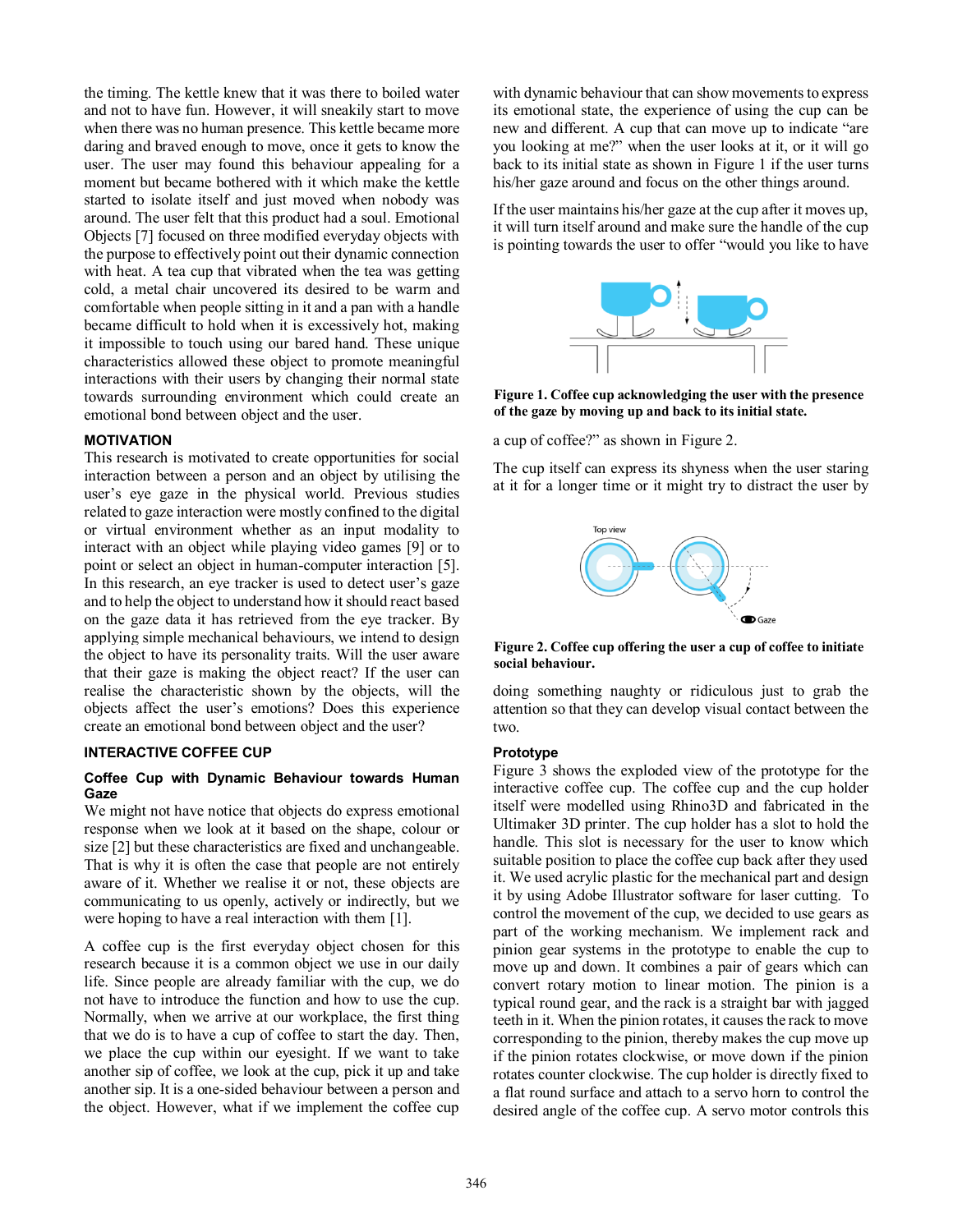servo horn to enable the coffee cup to rotate to a precise angular position by transmitting a coded signal to the servo. If the coded signal change, the angular position of the cup will change accordingly.

#### **Hardware and Software**



**Figure 3. Exploded view of the interactive coffee cup. A: the coffee cup; B: the cup holder to hold the securely on top of the base; C: slot to grip the handle of the cup; D: the base of the coffee cup to control the angle of the cup; E: rack and pinion to control the movement of the cup (up and down).**

To track user's gaze in real time, we are required to use an eye tracker to measure the eye positions and eye movements. The Eye Tribe Tracker is one of the affordable devices that can observe and evaluate human attention. It comes with software that can measure the eye gaze defined by a pair of  $(x,y)$  coordinate with an average efficiency of 0.5 to 1 $\degree$  of visual angle. This software is based upon an open Application Program Interface (API) design that allows the client applications to interact with the underlying tracker server to obtain gaze data in both raw and smoothed forms. However, this device is meant to be used for desktops, laptops and tablets where we need to fix it the displays. For this research, we use it to measure visual attention on real objects in real environments.

We used Java software to program the system to manipulate the 2D coordinate and make it suitable to be embed in the 3D environment to create an engaging experience by depending on user's eye gazes. We wrote a list of commands in the code, and if the eye gaze point of the user corresponds to the location of the coffee cup, taking into consideration the duration of each visual fixation, the system will transmit the appropriate command wirelessly using Bluetooth.

An Arduino microcontroller is used to control the behaviour of the coffee cup. Three servo motors and a Bluetooth module are connected to the Arduino. Once Arduino receives a certain command via Bluetooth from the system (Java program), it processes the command and controls the servo motor accordingly. The coffee cup will only interact with the user if the user manages to have a visual contact with the cup.

## **SYSTEM OVERVIEW**

This system consists of an Eye Tribe tracker that calculates the location of user's gaze point by extracting information from the person's face and eyes. A computer that acts as a server to extract the data gathered by the Eye Tribe tracker. A Sparkfun Bluetooth mate gold module, an Arduino microcontroller development board, three servo motors and a coffee cup (Figure 4).



**Figure 4. Working prototype of the interactive cup that reacts to human eye gaze.**

Figure 5 shown the overview of the system. The location of the interactive coffee cup is pre-determined and must be within the eye tribe tracker's evaluation view. The position of the user is also important and must be in parallel to the tracker's tracking area. It is necessary to centre align the eye tracker and adjust it towards the user's face for the maximum trackability. When the user gazes at the coffee cup, the Eye Tribe will extract the coordinates of the gaze and compare them to the pre-determined position of the coffee cup. If the the point of gaze and the position of the coffee cup matches, the system will sent a command to the Arduino via Bluetooth. Arduino will control the dynamic behaviour of the coffee cup according to the user's gaze to enhance certain desirable characteristics of the interaction.



**Figure 5. Overview of the system.**

## **SCENARIO**

Here we present a scenario that shows how the interactive coffee cup socialises with people in their daily life.

"Nick works for an advertising company, and he loves to drink coffee. Whether it is to wake him up or to keep him focused while being stuck at work, sitting down with a nice cup of coffee helps him get by. The cup he uses is not an